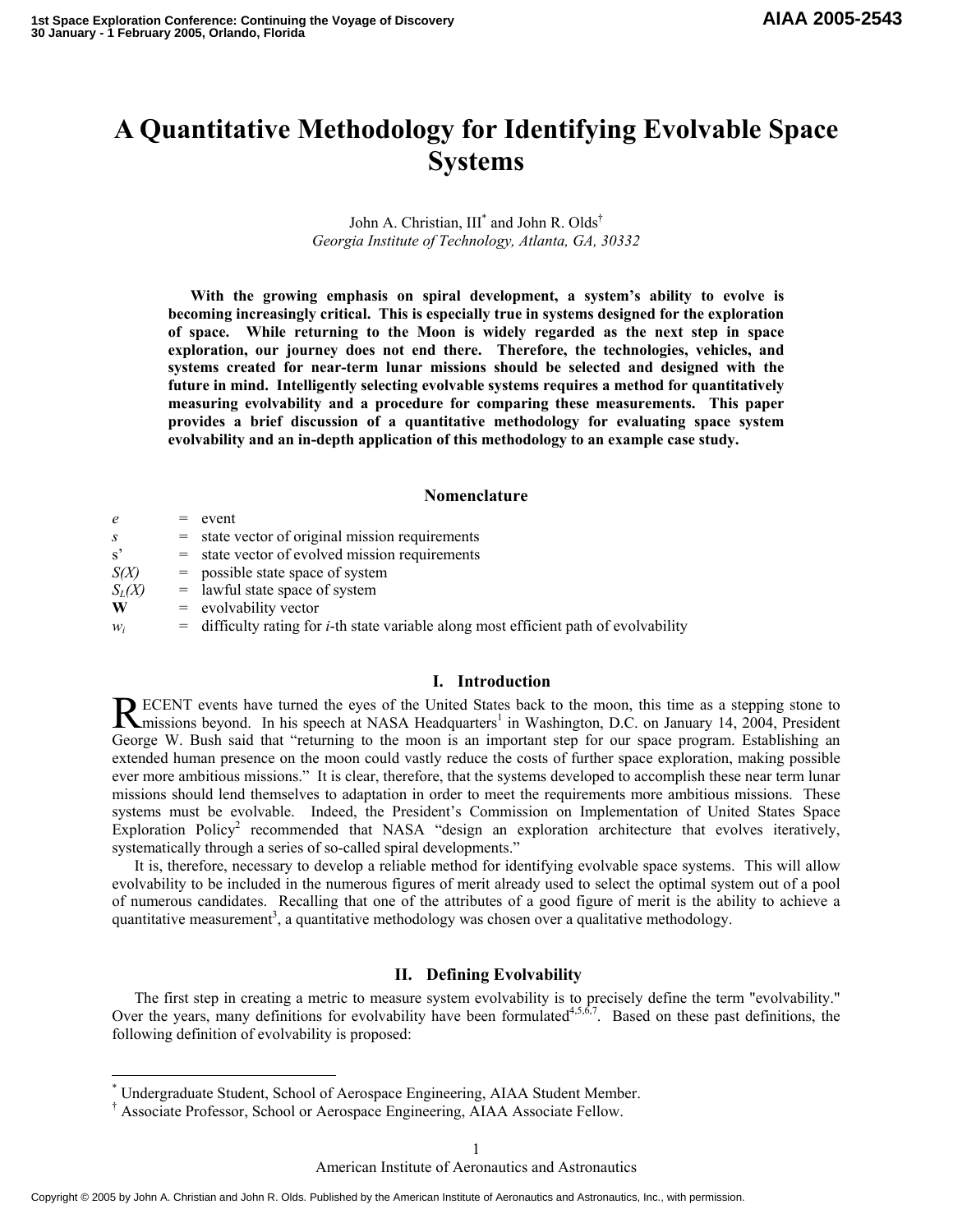**Evolvability:** The capacity of a system to adapt to changing requirements throughout its lifecycle without compromising the integrity of the system.

This simple definition, however, may be misleading- after all, evolvability may take many different forms and a given system may often accommodate change in a variety of ways. Evolvability, then, can be viewed as a composite of the many methods a system possesses for adapting to change. Understanding this functional breakdown, termed the "taxonomy of change" by Rowe, Leaney and Lowe<sup>5</sup>, is fundamental to developing a quantitative measure of the larger property of evolvability. Evolvable systems may accommodate change primarily in one of two ways: statically or dynamically. Further inspection shows that a system can adapt to change in one of four ways: make no changes to the system (generality), reconfiguring existing system components (adaptability), increasing the size of existing system components (scalability), or adding new components (extensibility). These four methods of adapting to change will be referred to as the four classes of evolvability. Figure 1 graphically illustrates the functional breakdown of evolvability.



**Figure 1. A functional breakdown of evolvability.** 

The four classes of evolvability, largely inspired by the work of Rowe, Leaney, and Lowe<sup>5</sup> and information available in the SMC Systems Engineering Primer and Handbook<sup>3</sup>, are described in more detail in the definitions that follow. These classes of evolvability are defined by the ability of a system to accommodate a change in requirements through:

**Generality:** No change in the existing architectural design (i.e. the system already meets the evolved requirements).

**Adaptability:** Rearranging or duplicating existing system components within the current architecture.

**Scalability:** Increasing the size of architectural components to accommodate increased loads.

**Extensibility:** Adding new components that were not part of the original architecture.

## **III. Theoretical Support**

Given a more precise definition of evolvability and a better understanding of the ways in which a system may evolve, we begin the process of developing a quantitative metric for evolvability. Any evolving system changes through exhibiting one or more of the four classes of evolvability, each of which may be quantified by representing independent mission attributes as state variables. In this new state space each mission is modeled as a discrete point, while each system occupies a space representing the suite of missions it is capable of performing. For example, when comparing multiple architectures capable of performing the same mission, a region should exist where the space occupied by these architectures overlap. The point representing the baseline mission should lie within this overlapping region if all the architectures are initially capable of performing the mission. In this approach, evolvability of a system is modeled through a transformation of the space occupied by that system. The manner in which this space is transformed is governed by the specific mode(s) of evolvability exhibited by the system.

This model of evolvability is largely based on the work of Mario Bunge<sup>8</sup>. Although Bunge's work is primarily philosophical, it is also mathematically rigorous, which has lead to research in its application to engineering and computer science<sup>9,10,11</sup>. An adaptation of Bunge's work to system evolvability is presented in the remainder of this section. This discussion is an abbreviated version of the theory to be presented in more detail in a follow-on paper.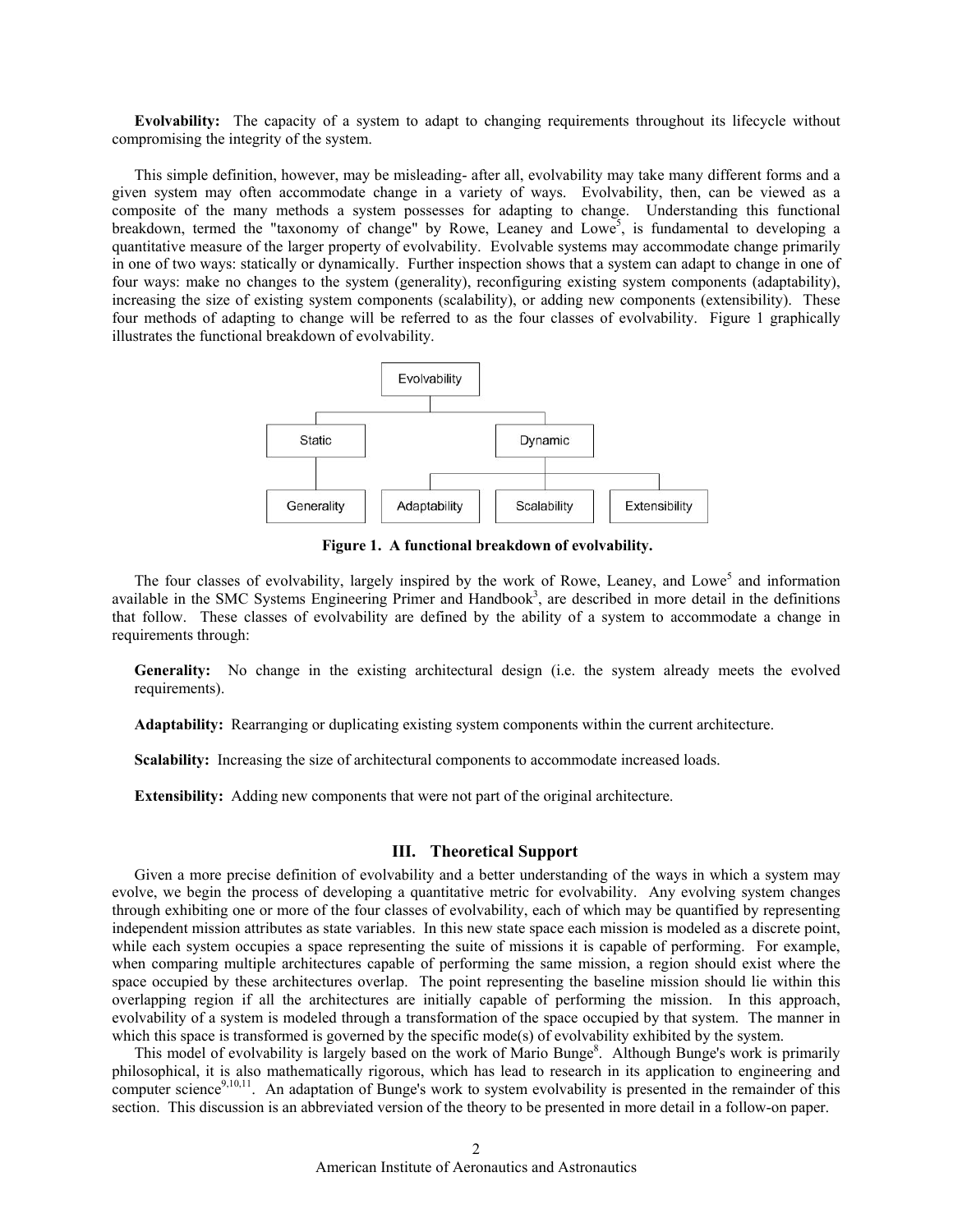Bunge asserts that the world is constructed of entities called 'things.' Furthermore, a thing may be either simple (consisting of only one thing) or composite (consisting of two or more things). A system may be defined as a composite thing that may not be broken down into non-interacting components. Many systems exhibit emergent properties (i.e. properties arising from the combination of things which cannot be directly traced to a property of one of the composite things), and evolution is an example of one of these emergent properties<sup>12</sup>.

Because evolution is a type of change, it may be modeled as an event. An event, e, is defined as an ordered pair of states, with each state (beginning, s, and end, s') existing in the possible state space, S(*X*). The possible state space exists in *n* dimensions (where *n* is the number of state variables), and represents all possible mission combinations. An actual system, however, is not able to accomplish all possible missions, but rather a subset of these missions. This smaller space that defines the capabilities of a particular system is known as the lawful state space,  $S_L(X)$ . If the end state, s', is outside of the lawful state space,  $S_L(X)$ , then this change may not occur unless the lawful state space is modified to include s'. Therefore, an event is represented mathematically by the following expression:

$$
e = \langle s, s' \rangle \quad \text{where } s, s' \in S(X) \tag{1}
$$

The concept of modeling evolvability as an event implies that you must first have knowledge of both the initial and evolved states (a concept that will be crucial in developing a practical application of this theory). Figure 2 shows the possible modes of evolution that two states may define. The first is static evolvability,  $e_1$ : the evolved state lies within the lawful state space of the original system,  $S<sub>L</sub>(X)$ . The second is dynamic evolvability,  $e<sub>2</sub>$ : the evolved state does not lie within the lawful state space of the original system, but the lawful state space may be modified,  $S_L(X')$ , to include the evolved state. The third is a non-evolvable event,  $e_3$ : the evolved state does not lie within the lawful state space of the original system and the lawful state space may not be modified to include the evolved state; this event is not possible.



**Figure 2. Graphical representation of system evolvability.** 

#### **IV. Practical Application**

Admittedly, this methodology is quite abstract and could be applied to the problem of evolution in many different ways. The approach presented in this section is but one of these many approaches. The selected approach will be presented in the context of a case study for the purposes of example and clarity. Here, it is important to point out that a more desirable evolvability score does not necessarily represent the best architecture to accomplish the mission at hand. Evolvability is only one of a number of important figures of merit. The architecture with the best evolvability score may also be too expensive or too risky.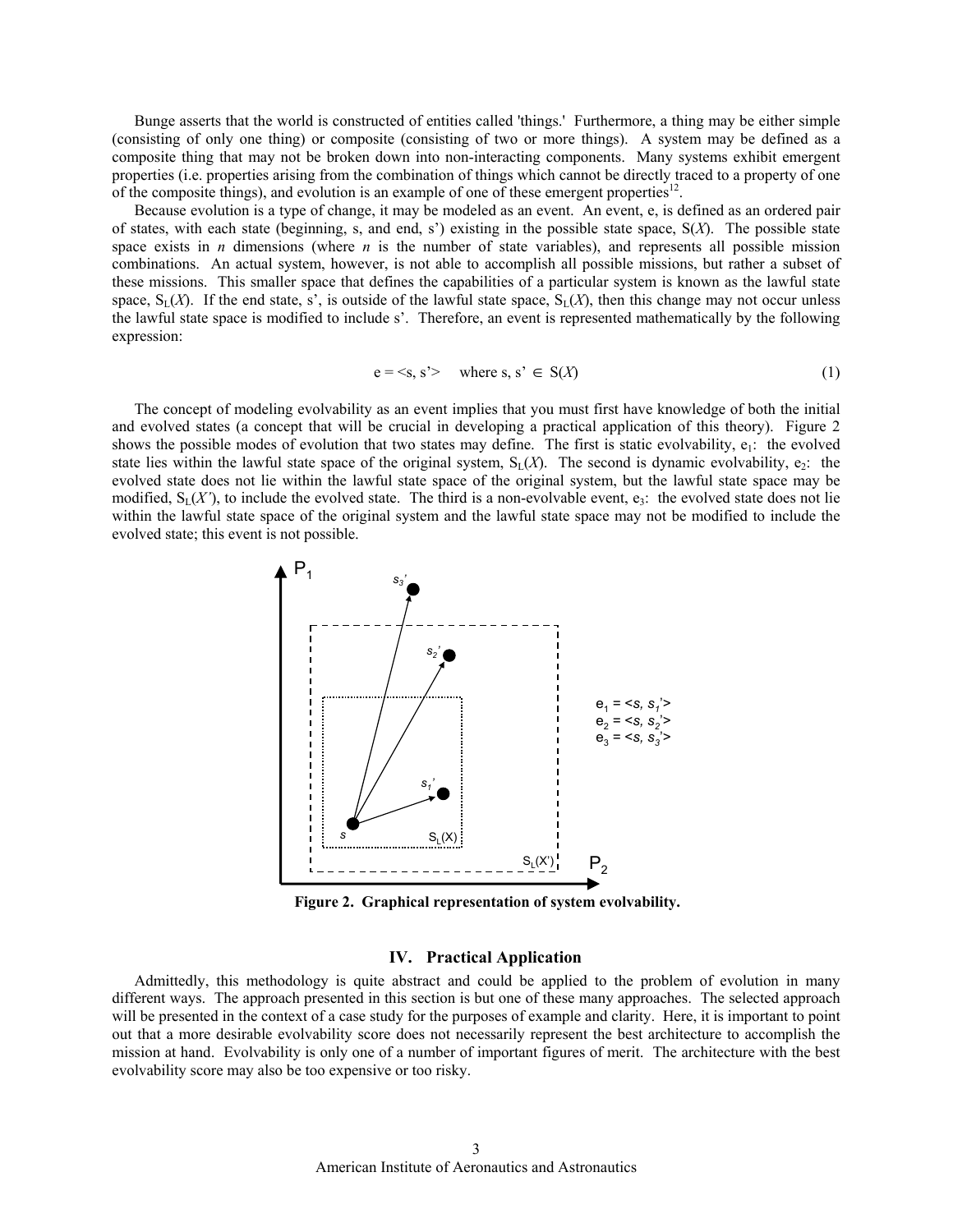#### **A. Case Study Overview**

This case study will examine an example scenario where the objective is to determine which of two different architectures used to execute the same lunar exploration mission is most evolvable to a substantially more ambitious lunar campaign. The first baseline architecture, representing a Libration Point Rendezvous (LPR) approach, is the OASIS architecture developed at NASA Langley Research Center. The original Langley OASIS architecture was augmented with a lunar lander element to provide lunar surface capability. The second baseline architecture, representing a Lunar Surface Rendezvous (LSR) approach, is the First Lunar Outpost. These two baseline architectures are compared and numerical scores for evolvability are computed for each. These scores represent each architecture's potential to evolve to the extended lunar mission; therefore, the architecture with the better score is more desirable from an evolutionary standpoint.

## *1. Libration Point Rendezvous Baseline Architecture*

The Orbital Aggregation and Space Infrastructure Systems (OASIS)<sup>13,14</sup> architecture was developed by NASA's Langley Research Center (LaRC) in 2002. The purpose of OASIS is to create highly reusable infrastructure to service a wide array of potential missions. By staging crew, fuel, and supplies at the Earth-Moon  $L_1$  (EML<sub>1</sub>) point, the OASIS architecture provides a platform for lunar excursions and other Earth's neighborhood missions. The OASIS architecture begins with the assumption that the mission starts from the International Space Station (ISS) in Low Earth Orbit (LEO) and that a "lunar gateway" already exists at the EML<sub>1</sub>. From here, four new vehicles are introduced: the Crew Transfer Vehicle (CTV), the Hybrid Propellant Module (HPM), the Chemical Transfer Module (CTM), and the Solar Electric Propulsion (SEP) Stage

Individually, any one of these vehicles is not very useful. Each one performs a different task required by the mission: the CTV carries a crew of four to the EML<sub>1</sub>, the HPM carries the fuel, the CTM provides high-thrust chemical propulsion, and the SEP provides high-efficiency/low-thrust propulsion. For the purpose of this comparison, a lunar lander element was added to the original OASIS architecture to add lunar surface capability. The lander will carry a crew of four to and from the lunar surface for a duration of seven days. The lander can also carry 1,000 kg of cargo to the lunar surface. The architecture will nominally be able to perform one lunar excursion every six months. OASIS is also characterized by the reusability of its vehicles. Ideally, each vehicle should be reused for a number of missions before requiring replacement.

# *2. Lunar Surface Rendezvous Baseline Architecture*

The First Lunar Outpost (FLO) architecture<sup>15,16</sup> was developed by NASA in 1992 as a proposed approach to return to the moon. FLO was designed to send the crew all the way to the lunar surface in a single launch (as opposed to the modular approach used by OASIS). The first manned mission begins by launching an unmanned, one-way cargo flight that contains a habitat and consumables. Once this element has safely landed, a crew of four launches from Earth and lands on the lunar surface near the predeployed habitat. Here, it is important to note that both the unmanned cargo mission and manned lander have a common descent stage. The crew will stay on the lunar surface for 45 days in the habitat before returning to the manned lander for the return trip to Earth. The manned lander is capable of delivering four crew members and 5,000 kg of cargo. For the purposes of this study, one crew will be sent to the lunar habitat every six months. Unlike OASIS, however, the vehicles in the FLO architecture are primarily expendable (with the exception of the hab). Each crew module and lander is only capable of supporting a single mission.

#### **B. Selecting Evolvability State Variables for Space Systems**

When selecting a set of state variables, one should always use the minimum number of state variables to fully define a mission and render it distinct from all other missions. The state variables selected should also be selected such that they independent of one another. Here, it is important to recall that the state variables represent characteristics of specific missions (not characteristics of the architectures). Also recall that the selected state variables from the basis for the possible state space in which all events will occur. A much more detailed discussion of state variable selection will be included in the follow-on paper discussed earlier.

Only thee state variables were chosen for this case study for the purposes of clarity and presentation. Clearly, more than three state variables are necessary to fully distinguish a particular mission. Unfortunately, more than three state variables may not be easily graphed, and a graphical representation of the state space helps illustrate the concept quite well. Therefore, for the purposes of this case study, the following three state variables were chosen: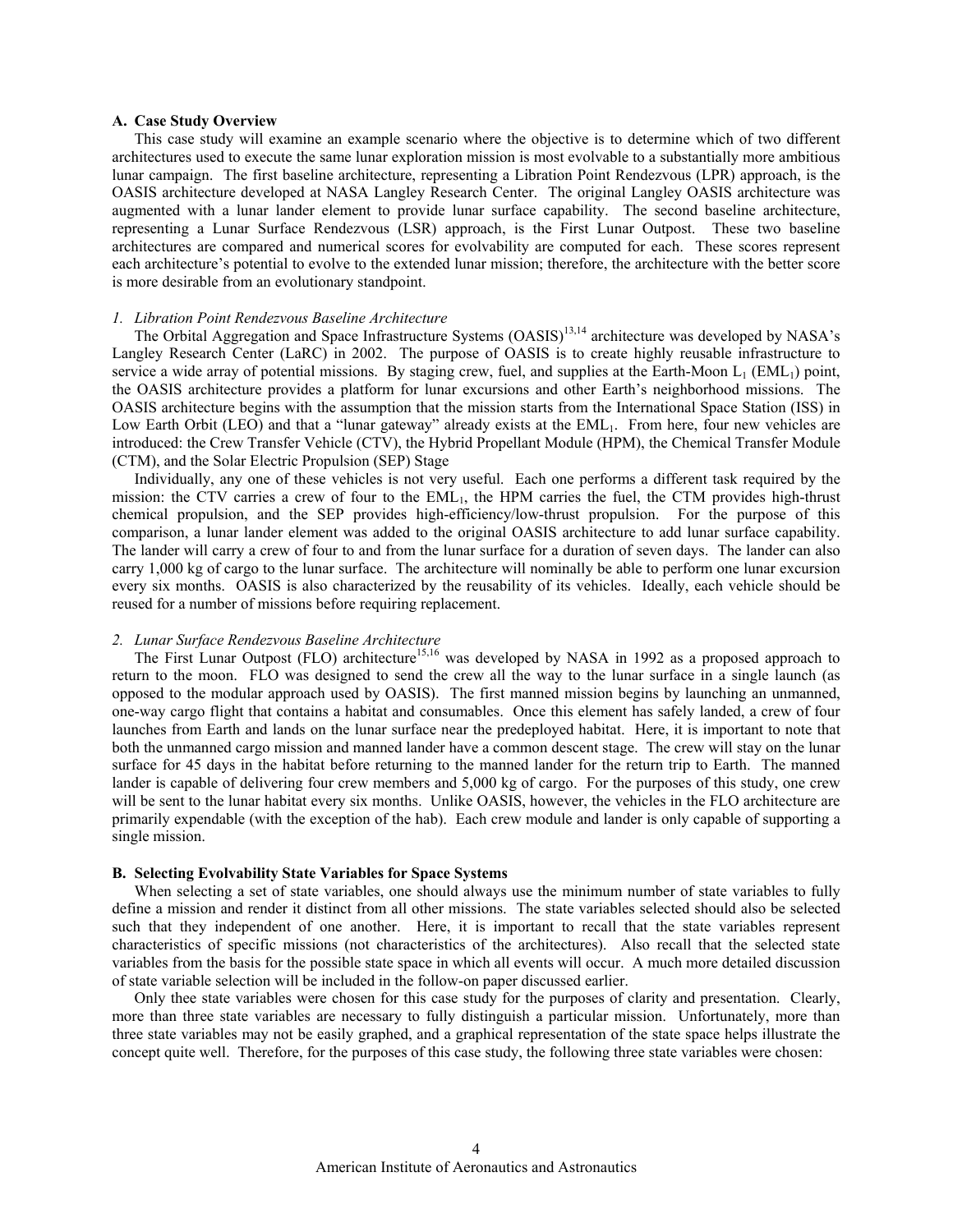- 1. Number of crew per mission
- 2. Duration on the lunar surface
- 3. Cargo mass to lunar surface per year

 In the case of the lunar case study presented in this paper, the baseline values for the three state variables and the maximum expected value of these variables are shown in Table 1.

|  |  |  |  |  | Table 1. State variable data for baseline architectures. |
|--|--|--|--|--|----------------------------------------------------------|
|--|--|--|--|--|----------------------------------------------------------|

|                                      | Original Value |        | Max Expected |
|--------------------------------------|----------------|--------|--------------|
| State Variable                       | L PR           | ' SR   | Value        |
| Number of crew per mission           |                |        |              |
| Duration on the lunar surface (days) |                | 45     | 180          |
| Cargo to lunar surface per year (kg) | 2.000          | 10.000 | 50,000       |

#### **C. Calculating a System's Evolvability Score**

Recall that a system may evolve either statically or dynamically through any of the four classes of evolvability. Because generality is basically the "do-nothing" alternative, it is the easiest class of evolvability to evaluate. A system will either be general enough to meet these new requirements or it will not, so static evolvability may be viewed in a binary fashion. The three classes of evolvability that describe dynamic evolvability, however, require a change in the capabilities (or lawful state space) of the system. Therefore, evaluating evolvability should begin by assessing how much work must be done to the stretch the original state space to engulf the evolved state.

## *1. Difficulty Matrices and the Difficulty Scale for Evolvability Analysis*

The process of evaluating evolvability begins with assessing the difficulty of stretching a system's lawful state space along the direction of the *i*-th state variable. This difficulty, however, frequently depends on the characteristics of the evolved system, requiring knowledge of both the beginning and end states to assign a difficulty rating. Determining this metric may be done in a number of ways. The methodology chosen in this particular approach requires the construction of a difficulty matrix for each state variable for a given system (i.e. each matrix addresses a specific system and state variable combination). Each difficulty matrix will have four rows (each corresponding to one of the four classes of evolvability) and a number of columns equivalent to the number of values of the state variable for which results are desired. Each element within the matrix represents the difficulty of stretching the capability of the system to the value indicated by the column through the evolvability path indicated by the row.

The values that populate this matrix may be obtained quantitatively or by consensus. A quantitative approach is preferred for assigning difficulty ratings, but this method may not be reasonable due to time and budget constraints. Therefore, for the purposes of this paper and case study, the consensus approach was used. In this approach, a group of "experts" is asked to assign each of the difficulty ratings that populate the difficulty matrices. For this group to effectively complete this task, some set of guidelines must be established to ensure consistent and accurate scoring. To accomplish this, the Difficulty Scale for Evolvability Analysis (DSEA) was formulated and is presented in Table 2.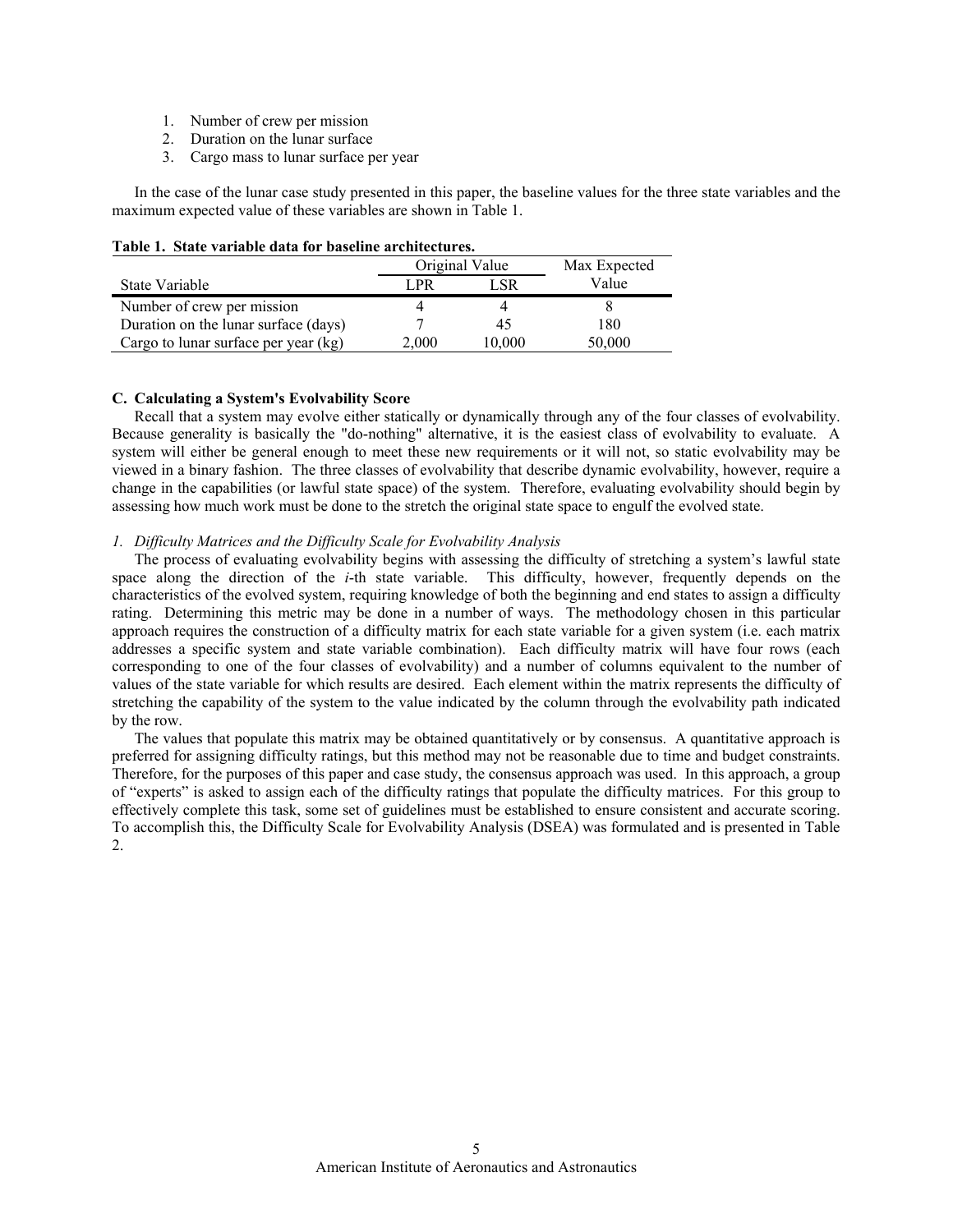| Difficulty<br>Rating | Explanation                                                                                                                                                                                       |
|----------------------|---------------------------------------------------------------------------------------------------------------------------------------------------------------------------------------------------|
|                      | Easy-Requires little effort to evolve. Some new technology, but functionality of most system<br>components remain unchanged. System complexity remains about the same.                            |
| 3                    | Moderate-Requires a moderate amount of effort to evolve. Some new technology, the functionality<br>of some system components change, and system complexity increases by a small amount.           |
| 9                    | Difficult-Requires a large amount of effort to evolve. Many new technologies, the functionality of<br>many system components change, and there is a substantial increase in system complexity.    |
| 27                   | Very Difficult- Requires a very large amount of effort to evolve. Many new technologies are<br>required, most system components change functionality, and system complexity is greatly increased. |
| 81                   | Infeasible- The desired capabilities are prohibitively difficult, if not impossible, to accomplish                                                                                                |

**Table 2. The Difficulty Scale for Evolvability Analysis (DSEA).** 

Despite this scoring scale, the group of experts may still find it difficult to assign reliable difficulty ratings. To aid such groups in developing these ratings, a brief discussion of the system attributes that lead to the different classes of evolvability is presented. To begin, Rowe, Leaney, and Lowe<sup>5</sup> provide some insight into the nature of the different classes of evolvability, shown in Fig. 3.



**Figure 3. Relationship between different classes of evolvability5 .** 

In order to provide additional guidance, Table 3 includes comments and guidelines outlining a few things to keep in mind when assigning DSEA scores. In addition, a few useful definitions are listed below to help clarify the information presented in Table 3.

**Modularity<sup>17</sup>:** The degree to which a system or computer program is composed of discrete components such that a change to one component has minimal impact on other components.

Open Standards<sup>3</sup>: Parts, modules, objects, products and systems are based on vendor-independent, nonproprietary, publicly available, and widely accepted standards. Standards allow for a transparent environment where users can intermix hardware, software, and networks of different vintages from different vendors to meet different needs.

**Open Architecture<sup>18</sup>:** Hardware and software interfaces are defined such that additional resources can be added to the system with little or no adjustment.

**Interoperability<sup>3</sup>**: The ability of systems, units, or forces to provide and receive services from other systems, units, or forces and to use the services so interchanged to enable them to operate efficiently together.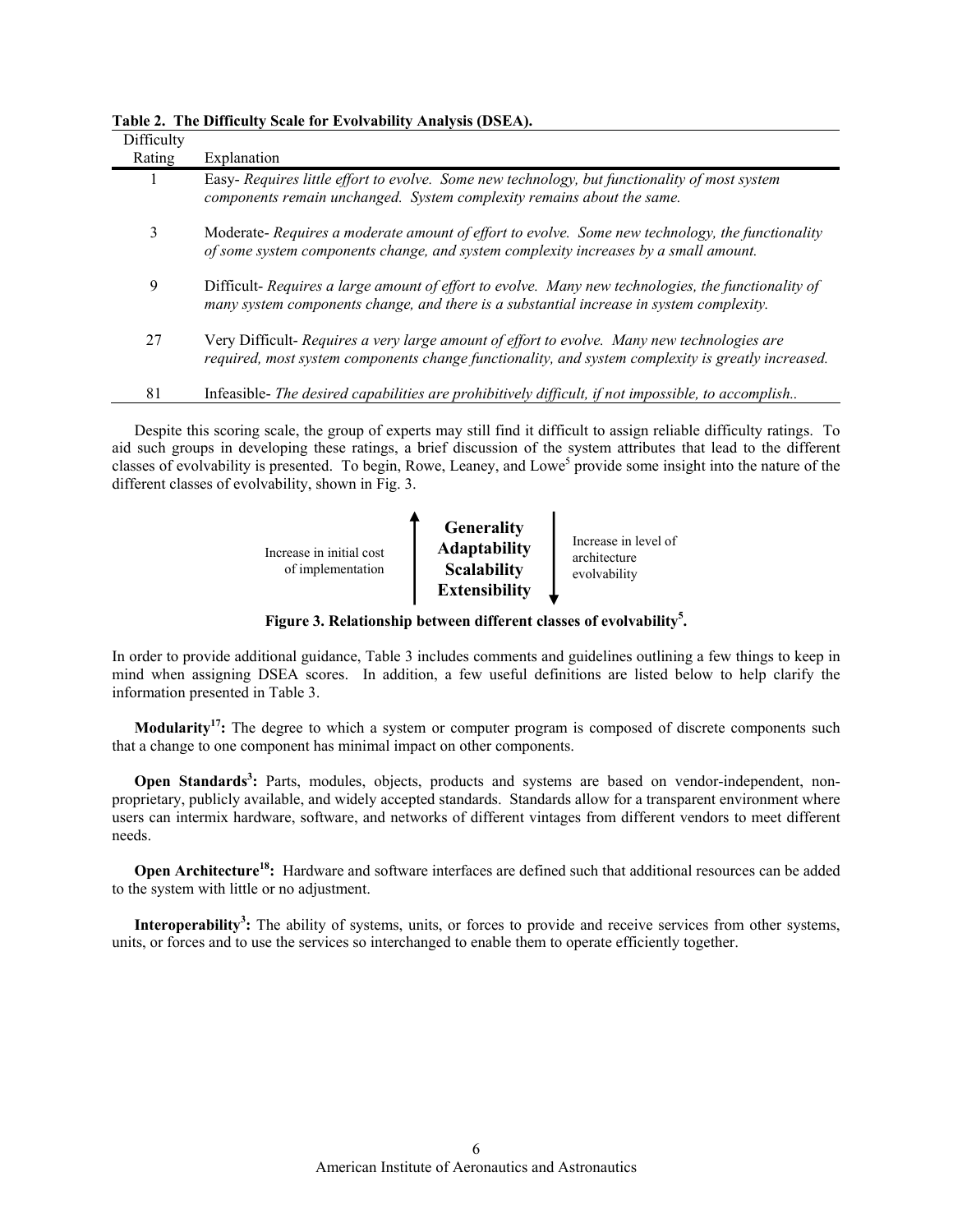|  |  | Table 3. Characteristics of the three classes of dynamic evolvability. |
|--|--|------------------------------------------------------------------------|
|  |  |                                                                        |

| Class of Evolvability | Common Design Characteristics                                                                                                                                                                                                                                                                                                                                                                                                                                                                           |
|-----------------------|---------------------------------------------------------------------------------------------------------------------------------------------------------------------------------------------------------------------------------------------------------------------------------------------------------------------------------------------------------------------------------------------------------------------------------------------------------------------------------------------------------|
| Adaptability          | Modularity, open standards, standard interfaces                                                                                                                                                                                                                                                                                                                                                                                                                                                         |
|                       | Modularity is arguably more important in adaptability than in any other class of<br>evolvability. This is because the essence of adaptability is rearranging existing<br>elements (or modules) to achieve a new mission. If more modules are available, then<br>more potential combinations for rearrangement may exist. Open standards and standard<br>interfaces are also necessary in conjunction with modularity to make reconfiguration<br>possible.                                               |
| Scalability           | Room for growth, modularity, open standards                                                                                                                                                                                                                                                                                                                                                                                                                                                             |
|                       | Scalability involves increasing the size of one or more of the components of the system.<br>Modularity is useful in allowing the engineer to scale only the components necessary<br>without altering the other components.                                                                                                                                                                                                                                                                              |
| Extensibility         | Modularity, open standards, open architecture, interoperability                                                                                                                                                                                                                                                                                                                                                                                                                                         |
|                       | A system desiring to evolve effectively through extensibility should be built on the<br>aspects of the system which are most likely to remain unchanged. These "islands of<br>architectural stability <sup>56</sup> enable a complex system to evolve much quicker and easier than<br>what might otherwise be possible. Note that such islands of architectural stability<br>suggest a modular approach, allowing the engineer to isolate core functionality in a set<br>of stable, autonomous modules. |

# *2. Construction of the Difficulty Matrices*

Equipped with the tools to develop difficulty matrices and assign DSEA scores, we apply this procedure to the lunar case study. A group of 11 graduate students in the Space Systems Design Lab (SSDL) at the Georgia Institute of Technology were presented with this case study and asked to populate the required difficulty matrices. The difficulty matrices developed by this group for the LSR architecture are presented below in Table 4 through Table 6. The matrices for the LPR architecture we formulated in the same fashion but are not shown.

| Table 4. Difficulty matrix for number of crew in the LSR (FLO) architecture. |  |
|------------------------------------------------------------------------------|--|
|                                                                              |  |

|               | Number of Crew |    |  |
|---------------|----------------|----|--|
|               |                |    |  |
| Generality    | 81             | x١ |  |
| Adaptability  |                |    |  |
| Scalability   |                | 27 |  |
| Extensibility |                |    |  |

# **Table 5. Difficulty matrix for the duration on lunar surface in the LSR (FLO) architecture.**

|               | Duration on Lunar Surface (days) |  |  |  |
|---------------|----------------------------------|--|--|--|
|               |                                  |  |  |  |
| Generality    |                                  |  |  |  |
| Adaptability  |                                  |  |  |  |
| Scalability   |                                  |  |  |  |
| Extensibility |                                  |  |  |  |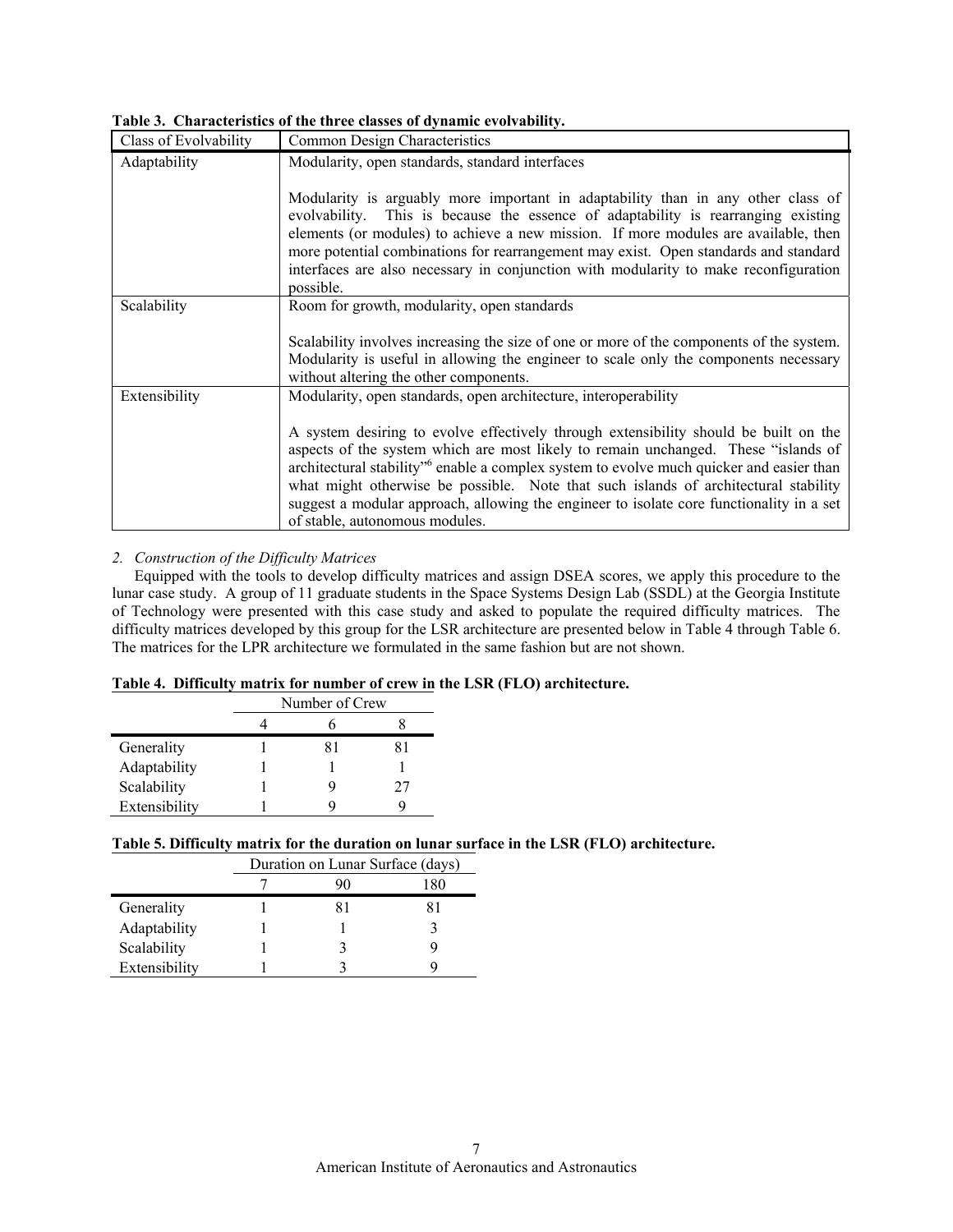|               | Cargo mass to lunar surface per year (kg) |        |        |  |
|---------------|-------------------------------------------|--------|--------|--|
|               | 1.000                                     | 25,000 | 50,000 |  |
| Generality    |                                           |        |        |  |
| Adaptability  |                                           |        |        |  |
| Scalability   |                                           |        | 27     |  |
| Extensibility |                                           |        |        |  |

**Table 6. Difficulty matrix for cargo mass to lunar surface per year in the LSR (FLO) architecture.** 

The consensus exercise performed by the SSDL graduate students was very successful, although a smaller group may have improved efficiency. Of particular interest was the group's tendency to always increase difficulty when moving from left to right (direction of increasing capability) in the difficulty matrices. While such a tendency is normal, scores may not always increase from left to right. There may be local minima or maxima in the difficulty scores and groups should be reminded of this at the beginning of the study.

## *3. Computing and Comparing Evolvability Scores*

Given the opportunity, a system will evolve along the most efficient path (i.e. via the class of evolvability for which it is best suited). Indeed, architectures need not exhibit all classes of evolvability to effectively evolve. Excelling in only one class may be all that is necessary. To address this, the difficulty rating for the *i*-th state variable is given by the minimum EDSA score in the corresponding column. The minimum EDSA score for the *i*-th state variable is denoted by  $w_i$ . An example of this is shown in Fig. 4 using one of the difficulty matrices for the LSR architecture. Organizing these minimum EDSA scores into vector form yields the evolvability vector, **W**. A separate evolvability vector must be constructed for each mission and architecture combination.

$$
\mathbf{W} = \begin{bmatrix} w_1 \\ w_2 \\ \mathbf{M} \\ w_n \end{bmatrix}
$$
 (2)

Note that in Fig. 4 the number of crew corresponds to the first state variable, meaning that the number of crew difficulty rating is  $w_l$ . Again, notice that the vectors shown in Fig. 4 represent the difficulty for only the LSR architecture, separate vectors must also be constructed for the LPR architecture.

|                                                                  | Number of Crew                      |    |                                    |
|------------------------------------------------------------------|-------------------------------------|----|------------------------------------|
| 4                                                                | 6                                   | 8  |                                    |
| Generality                                                       | 81                                  | 81 |                                    |
| Adaptability                                                     |                                     |    |                                    |
| Scalability                                                      | 9                                   | 27 |                                    |
| Extensibility                                                    | 9                                   | 9  |                                    |
| Minimum<br>1                                                     | 1                                   |    | $\mathbf{1}$                       |
| $\mathbf{W} = \begin{bmatrix} w_2 \\ w_3 \end{bmatrix}$<br>$W_3$ | $W =$<br>$\vert w_2 \vert$<br>$W_3$ |    | $\mathbf{1}$<br>$W = w_2$<br>$W_3$ |
| Crew of 4                                                        | Crew of 6                           |    | Crew of 8                          |

**Figure 4. Populating the evolvability vector for three different LSR (FLO) scenarios.**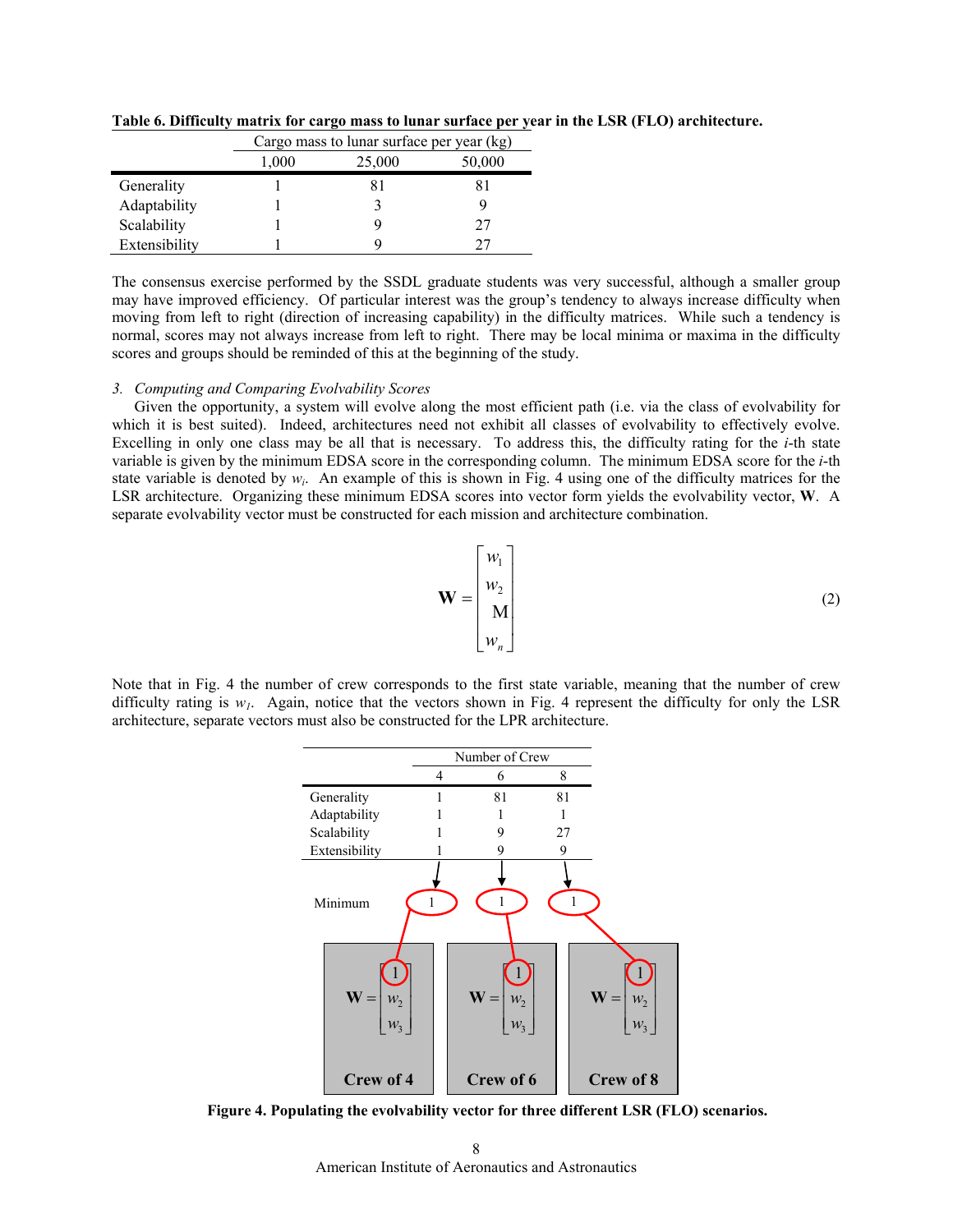Now, the evolvability score may be simply calculated using the following expression.

$$
Evolvability \ Score = \|\mathbf{W}\| \tag{3}
$$

When using this metric a lower score indicates a more desirable result. Applying this procedure to the LPR and LSR architectures in this lunar mission case study yields the results shown in Fig. 5 and Fig. 6. The low evolvability scores (green) represent areas to which the architecture can easily evolve, while high evolvability scores (red) indicate areas the architectures may not reach.



**Figure 5. LPR architecture (OASIS) evolvability score contour plot for four crew members.** 



**Figure 6. LSR architecture (FLO) evolvability score contour plot for four crew members.** 

#### **D. Selecting the Most Evolvable System**

The contour plots shown in Fig. 5 and Fig. 6 are useful when the behavior of the system is of interest, but sometimes more concise metrics are also desirable. How does one select the "most evolvable system?"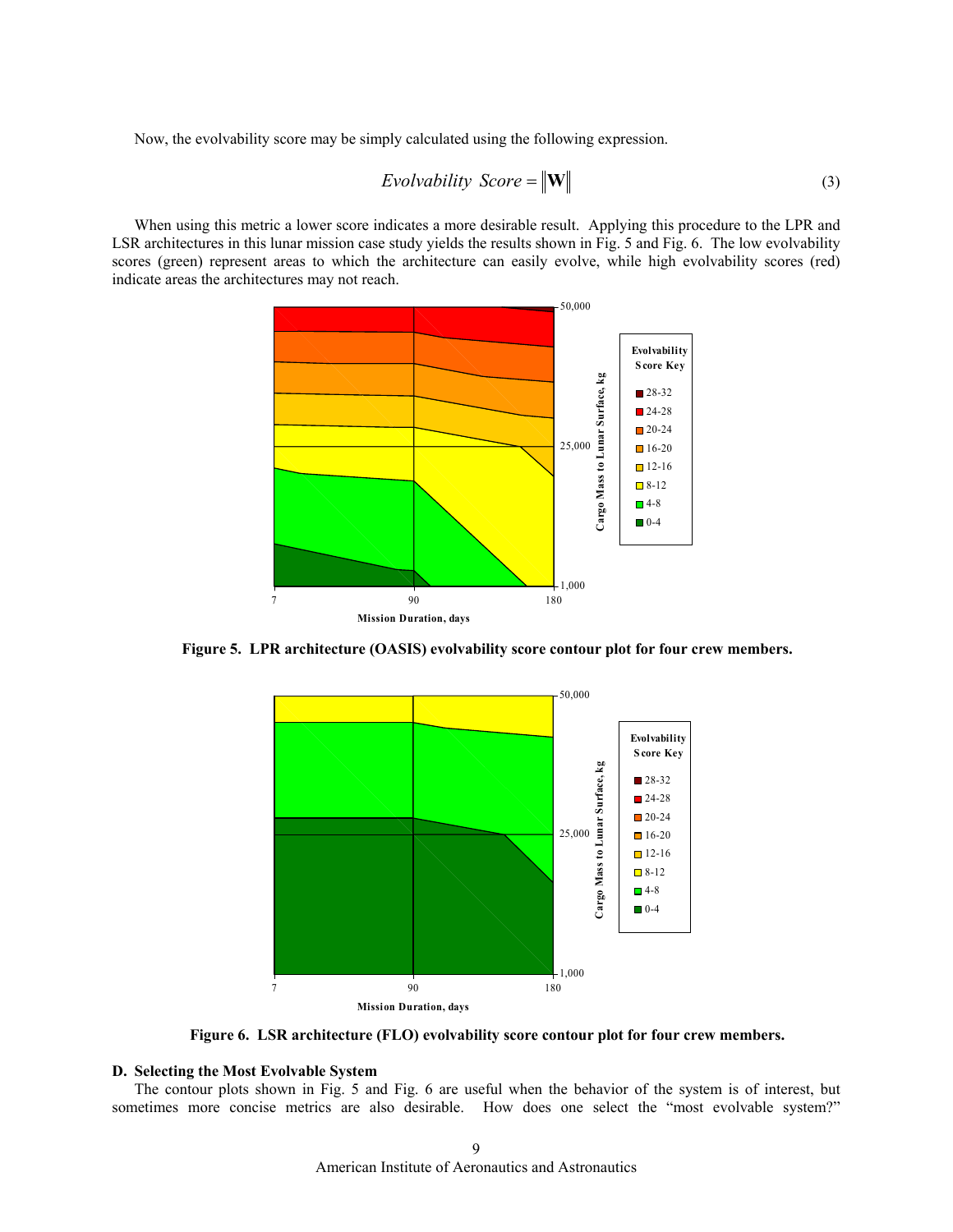Unfortunately, it is not necessarily useful to present a system's overall evolvability as a single number- this is better done through contour plots similar to those shown above. This is because a single metric cannot capture the sensitivity of an architecture's capability to evolve in the direction of required evolution. If a single metric is desired, a single evolved state must be defined. This allows the decision-maker to compare the candidate architectures based on their ability to evolve to a particular evolved state. Because the evolved state is defined, each architecture should receive a single evolvability score. The architecture with the lower score is better suited to evolve to the extended mission.

Take, for example, the lunar case study investigated throughout this paper. Suppose the customer desired to select the architecture most capable of evolving to a lunar mission that sends a crew of six to the lunar surface for 90 days, along with the capability of sending 25,000 kg of cargo to the lunar surface each year. Comparing the evolvability of these two architectures to this new mission yields the results shown in Fig. 7. For this example, the LSR architecture (FLO) is more evolvable to this particular mission because it has the lower score.



**Figure 7. Evolvability score comparison between LPR architecture (OASIS) and LSR architecture (FLO) for a specific evolved lunar surface mission.** 

This particular example underscores the necessity of defining the evolved state when stating that one architecture is more evolvable than another. When asked in an informal manner which system they felt was more evolvable, seven of the students in the SSDL said OASIS is the most evolvable, while four students said FLO is the most evolvable. Figure 7 clearly indicates that FLO is more evolvable to the stipulated evolved state, so why did over half the group say that OASIS was more evolvable?

Individuals often have preconceived notions of what types of systems are evolvable. Without the structured environment described above, it can be difficult to select the architecture that is most evolvable to the specific evolved mission under consideration. Lacking the guidance of a structured methodology, an architecture's ability to evolve to unrelated missions may cause it to look more evolvable than it actually is. Take, for example, the OASIS architecture. Its modularity and the location of a station at  $EML_1$  enable OASIS to easily evolve to many missions within Earth's neighborhood (i.e. servicing satellites or stations at other libration points, acting as an in-space storage depot, etc.). Such capability would be much more difficult to achieve through evolving FLO. In this particular case study, however, the goal was to determine which architecture could better evolve to a more ambitious lunar campaign. Here, the other capabilities of OASIS are not important. What counts is its ability to evolve to ambitious lunar missions- something FLO is more capable of doing.

The problem, therefore, generally lies in considering an architecture's evolvability to states other than those of interest. The methodology described in this paper alleviates this problem by providing a structured framework for organizing information and ranking system evolvability.

# **V. Conclusion**

Current events have made evolvability a sought after attribute. In this paper it was proposed that evolvability may be measured as a figure of merit, allowing us to finally ask the following question: is evolvability really a desirable property? By considering evolvability among a host of other figures of merit (such as cost, reliability, performance, etc.) the decision-maker can decide if they can afford a highly evolvable system.